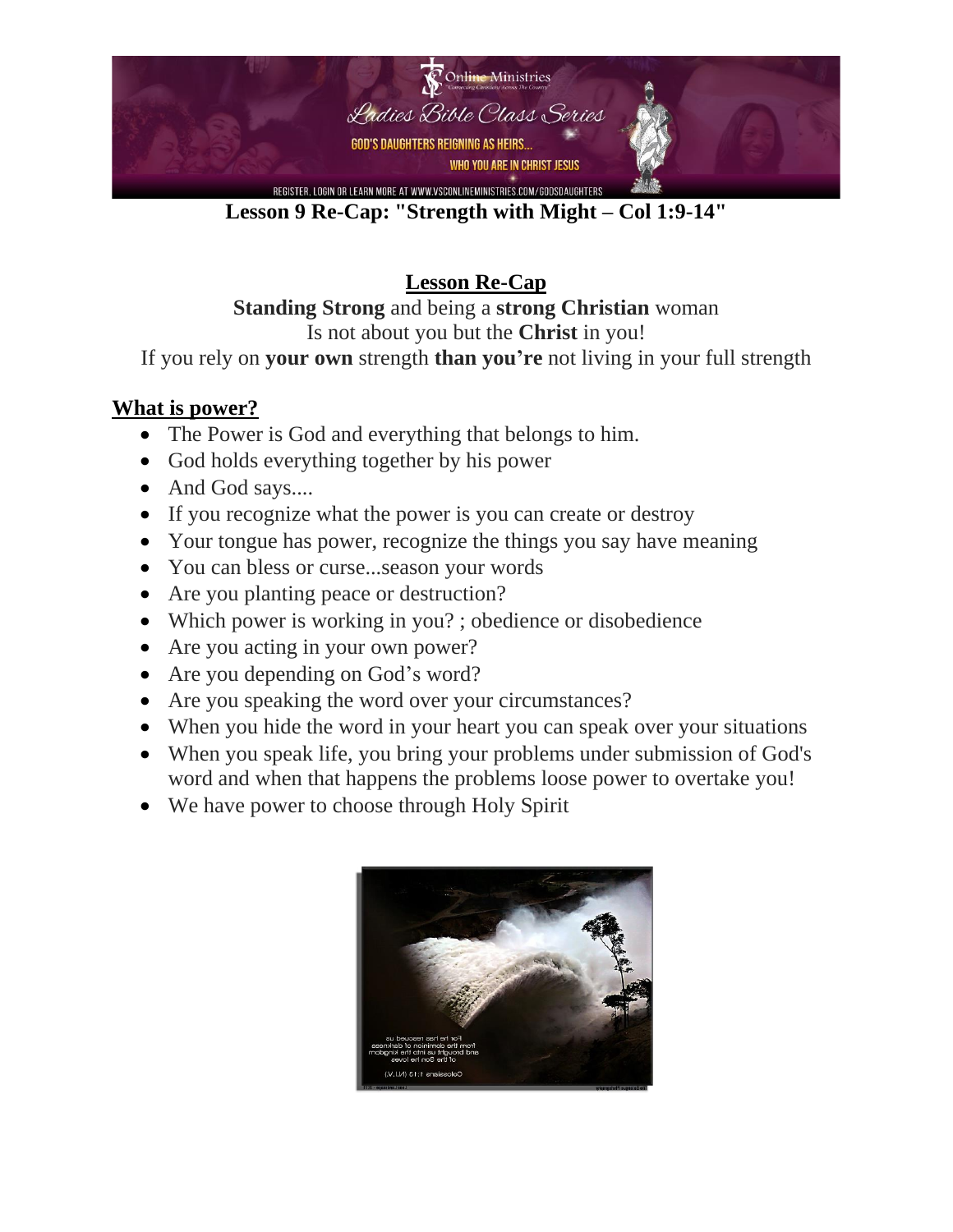

# **Lesson 9 Re-Cap: "Strength with Might – Col 1:9-14"**

## **Who has this Strength?**

- Be strong in the Lord through God's word!
- On your own there is no strength
- Whenever you're doing good for God the enemy is not pleased and will rear his ugly head! Be on guard!
- If you call on God than he will show his power and give you his strength Judah=praise Jerusalem =place of peace
- Your weapon is God's word and praise!
- Trust God and believe in his power!
- God only asks for obedience!
- God works through your obedience to him!
- Faith is action & Faith is doing !

### **Purpose for Strength**

- For you to grow and glow you need God's strength!
- His power will help you develop joy and patience; God's power is tied to God's word

*No word = No power Know the word ; Know your power*

If you don't have God's word the Holy Spirit has nothing to draw from.

**Imagine your self as a car; running for the Lord**

 $You = vehicle$ The word  $=$  gas The engine  $=$  Holy Spirit The key = Your faith in God

*God's power works you must activate it in your life; if you don't recognize the power in you, you won't be able to overcome life's challenges*

*Rely on God's power*